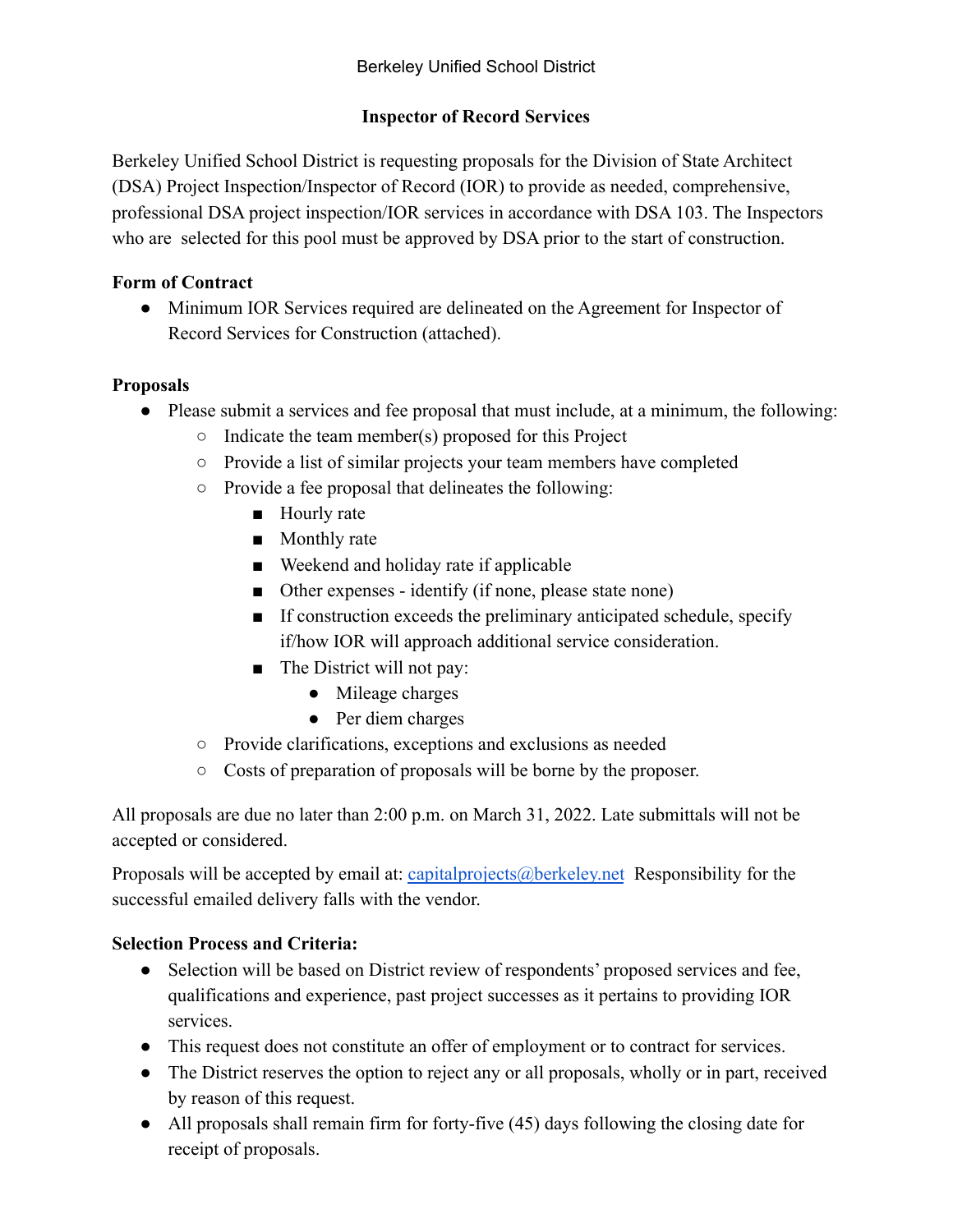## **Inspector of Record Services**

- The District reserves the right to award the contract to the Inspector who presents the proposal which in the judgment of the District, best accomplishes the desired results.
- The District reserves the right to reject all proposals without cause.

**Requests for Information:** Direct questions pertaining to this project to Capital Projects at: [capitalprojects@berkeley.net](mailto:capitalprojects@berkeley.net)

# **General Project Information:**

- Longfellow Middle School
	- Modernization
		- Approximate construction value \$20MM
- Sylvia Mendez Elementary School
	- Modernization
		- Approximate construction value \$20MM
- Berkeley High School Tennis and Parking Structure
	- New Construction
		- Approximate construction value \$16.6MM
- District Wide Solar upgrades
	- New Construction
		- Approximate construction value \$4.75MM
- King Middle School CDC
	- Infrastructure
		- Approximate construction value \$991,150
- Hopkins Elementary School CDC
	- Infrastructure
		- Approximate construction value \$618,125
- Franklins Elementary School CDC
	- Infrastructure
		- Approximate construction value \$849,250
- Delivery Method: Lease-Leaseback, Design-Build, and Design-Bid-Build depending on the scope of work.
- Respondent is responsible for reviewing the construction documents for complete scope of work. Generally, the Project consists of the following:
	- Modernization, associated upgrades and site work as required per DSA comments.